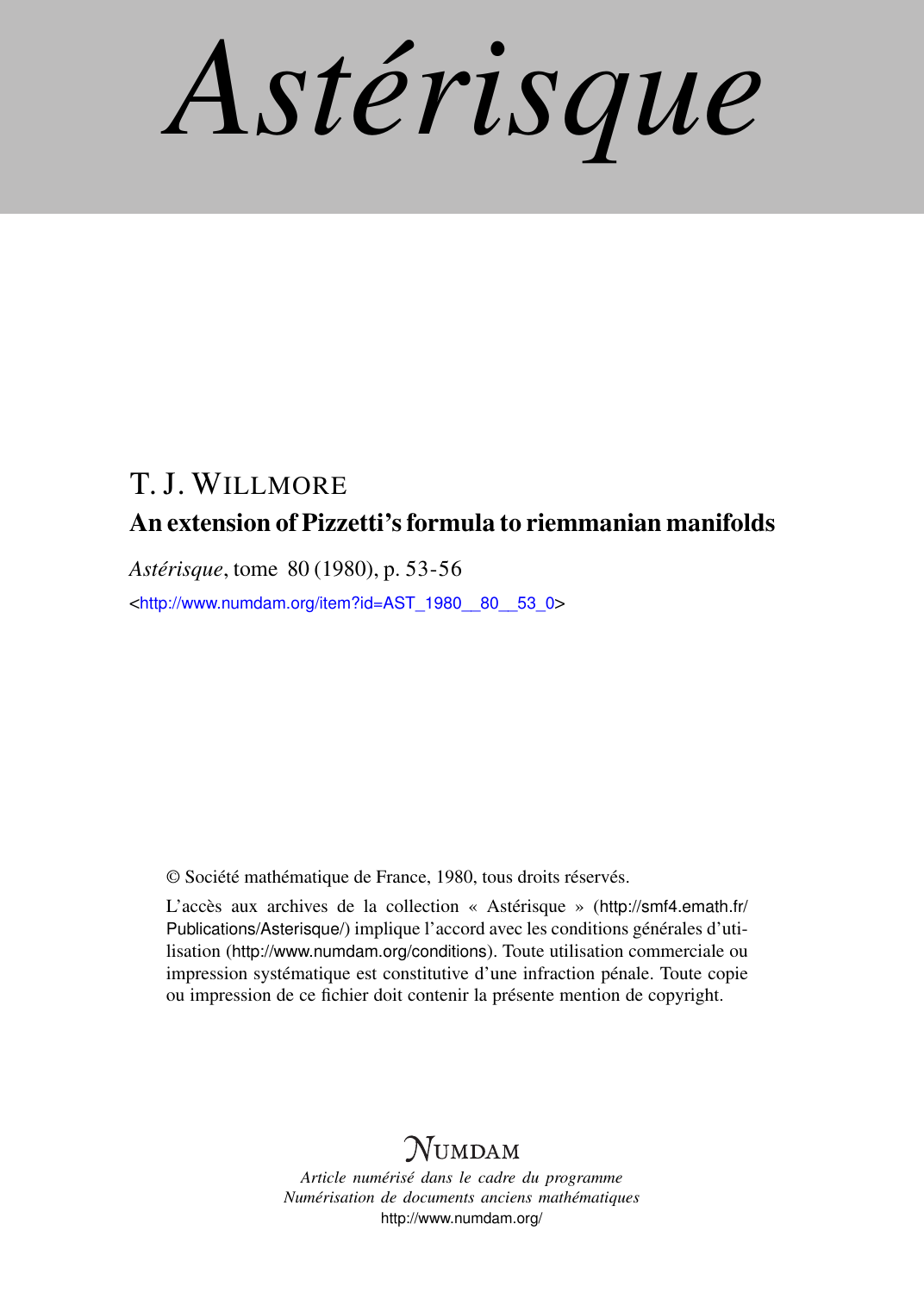### **Société Mathématique de France Astérisque** 80 (1980) **p.** 53-56 AN EXTENSION OF PIZZETTI'S FORMULA TO RIEMMANIAN MANIFOLDS

T.J. Willmore

This note summarizes joint work of Alfred Gray and myself. Let  $M_m(r, f)$  denote the mean-value of a real-valued integrable function f over a sphere with centre m and radius r in n-dimensional eucldean space  $R^n$ . Then the formula of Pizzetti  $[PI.1]$ ,  $[PI.2]$ ,  $[CH,P.287]$  states that  $\mu$ 

$$
(1.1.) \tM_m(r,f,) = \Gamma(\frac{1}{2})n \frac{e}{0} \left[ \frac{r}{2} \right] \frac{2k}{k! \Gamma(\frac{1}{2})n+k}.
$$

Formula (1.1) can be written more compactly as a Bessel function in  $\sqrt{-\Delta}$  [ZA]. We have

(1.2)  $M_m(r, f) = [j_{(n/2)-1} (r\sqrt{-\Delta})f]$  (m)

where

 $j_{\rho}(z) = 2^{\ell} \Gamma(\ell + 1) J_{\rho}(z)/z^{\ell}$ 

and  $J^{\dagger}$  is the Bessel function of the first kind of order.

In this paper we generalize (1.1) to arbitrary Riemannian manifolds. Our formula also generalizes the mean-value theorem for harmonic spaces  $\lceil \text{WI} \rceil$ . Complete proofs will appear elsewhere. In the Riemannian case we define  $M_m(r,f)$  as the mean-value. of f over a geodesic sphere with centre m and radius r in an n-dimensional Riemannian manifold M. More precisely we have

(1.3.) 
$$
M_{m}(r, f) = \int_{exp_{m}(S^{n-1}(r))} f_{w} / V(exp_{m}(S^{n-1}(r)))
$$

where  $exp_{m}$  is the exponential map of M at m.

The exponential map exp<sub>m</sub> can be used to transfer formulas from M to the tangent space  $\boldsymbol{\mathsf{M}}_{\mathsf{m}}$ . Let  $\boldsymbol{\mathsf{g}}_{\,\mathbf{i}\,\mathbf{j}}$  be the components of the metric tensor with resnect to a system of normal coordinates,  $(x_1,...,x_n)$  and put

$$
\theta = \sqrt{\det(g_{ij})} \quad , \qquad \tilde{\Delta}_{m} = \sum_{i=1}^{n} \frac{\partial^{2}}{\partial x_{i}^{2}}
$$

Both  $\theta$  and  $\Delta_{\mathsf{m}}$  are independent of the choice of normal coordinates at m. We have

Theorem 1.  
\n
$$
(1.4)
$$
\n
$$
M_{m}(r, f) = \frac{\sum_{k=0}^{\infty} \left(\frac{r}{2}\right)^{2k} \frac{1}{k!\Gamma(\frac{1}{2}n+k)} \tilde{\Delta}_{m}^{k} [f\theta]_{m}}{\sum_{k=0}^{\infty} \left(\frac{r}{2}\right)^{2k} \frac{1}{k!\Gamma(\frac{1}{2}n+k)} \tilde{\Delta}_{m}^{k} [\theta]_{m}}
$$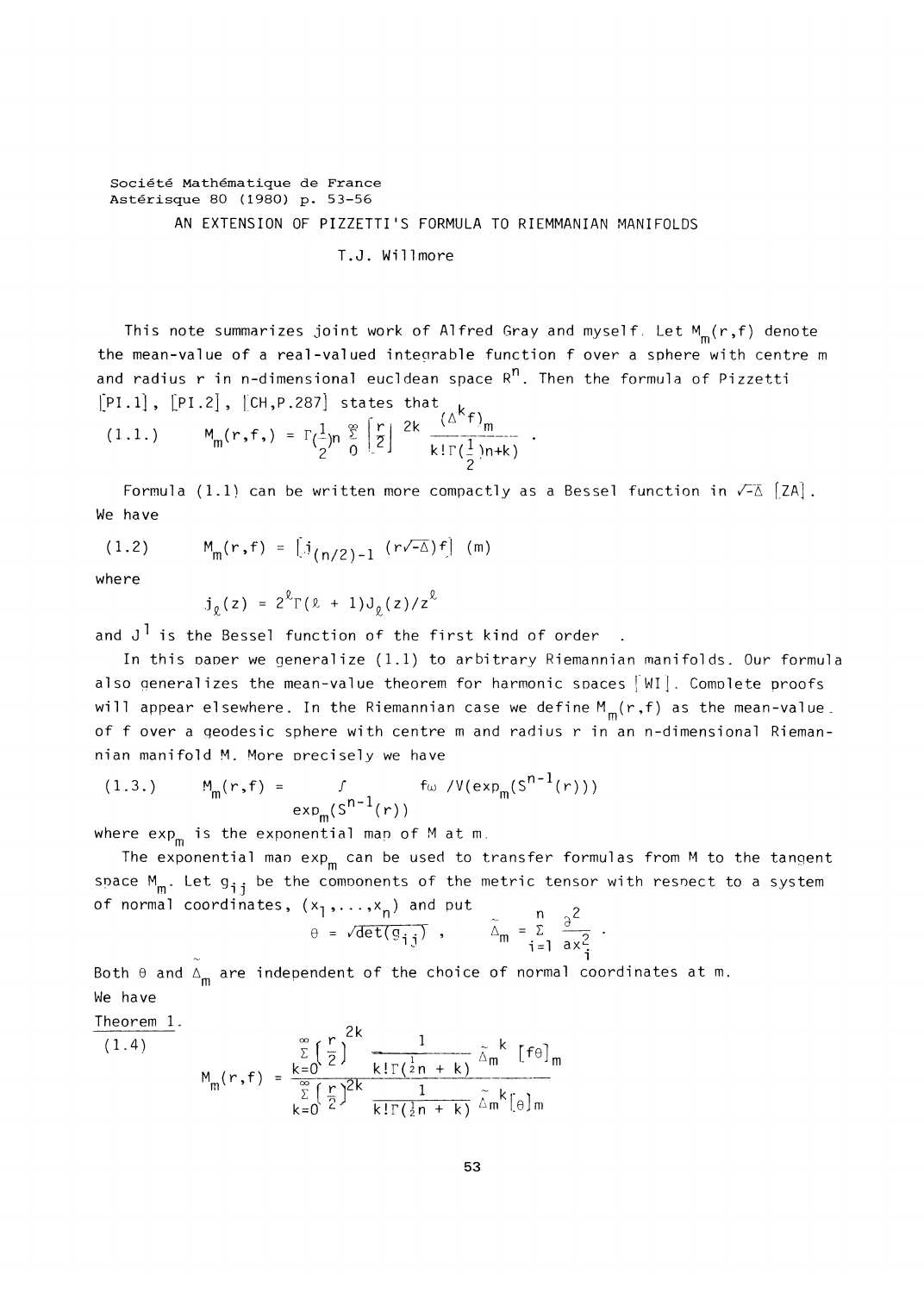#### **T. J. WILLMORE**

$$
=\frac{J_{(n/2)-1}(r\sqrt{-\tilde{\Delta}}_m)\left[f\theta\right]_m}{J_{(n/2)-1}(r\sqrt{-\tilde{\Delta}}_m)\left[\theta\right]_m}
$$

The operator  $\tilde{\Delta}_{m}$  is of some interest in itself. We prove that there is a globally defined differential operator  $L_{2k}$  of degree 2k which coincides with the k<sup>th</sup> power of  $\tilde{\Delta}_{m}$  at m. For example we find that

$$
(1.5) \t\t\t\t (\tilde{\Delta}_{\mathfrak{m}}f)_{\mathfrak{m}} = (\Delta f)_{\mathfrak{m}}
$$

(1.6) 
$$
(\tilde{\Delta}_{m}^{2}f)_{m} = (\Delta^{2}f + \frac{1}{3} < df, d\tau > + \frac{2}{3}\sqrt{2}f, \rho >)_{m}
$$

where  $\Delta$  denotes the ordinary Laplacian,  $\tau$  is the scalar curvature,  $\rho$  the Ricci curvature and  $\nabla^2$ f the Hessian of f. Using (1.4 ), (1.5) and (1.6) we prove Theorem 2.

$$
M_{\text{m}}(r, f) = f(m) + A(m)r^{2} + B(m)r^{4} + O(r^{6})
$$
\n
$$
\frac{as r \to 0, \text{ where}}{A} = \frac{1}{2n} \Delta f
$$
\n
$$
B = \frac{1}{24n(n + 2)} (3\Delta^{2} f - 2 < \nabla^{2} f, \rho > - 3 < \nabla f, \nabla \tau > + \frac{4\tau}{n} \Delta f).
$$

We have also computed the coefficient of  $r^6$  but it is too complicated to write down here.

2. A CHARACTERIZATION OF EINSTEIN MANIFOLDS. As an immediate corollary to theorem 2 we have

(2.1)  $M_m(r,f) = f(m) + O(r^4)$  as  $r \to 0$ if and only if f is harmonic near m. We prove Theorem 3.

Let M be an Einstein manifold and let m **6** M. Then for small r > 0, every function harmonic near m has the mean-value property

$$
(2.2) \t Mm(r,f) = f(m) + 0(r6) as r \to 0
$$

Conversely, we have

Theorem 4. Let **M** be can analytic manifold and let m 6 **M.** If for small r > 0, every function harmonic near m has the mean-value property

(2.3) 
$$
M_m(r, f) = f(m) + o(r^6)
$$
 as  $r \to 0$ .

#### then **M** is Einstein.

The analyticity is required in theorem 4 because our proof depends upon the Gauchy-Kowalewski existence theorem for elliptic operators. We thus obtain a characterization of Einstein manifolds by the mean-value property (2.2). A similar but more complicated characterization of Einstein manifolds is given in [FR] .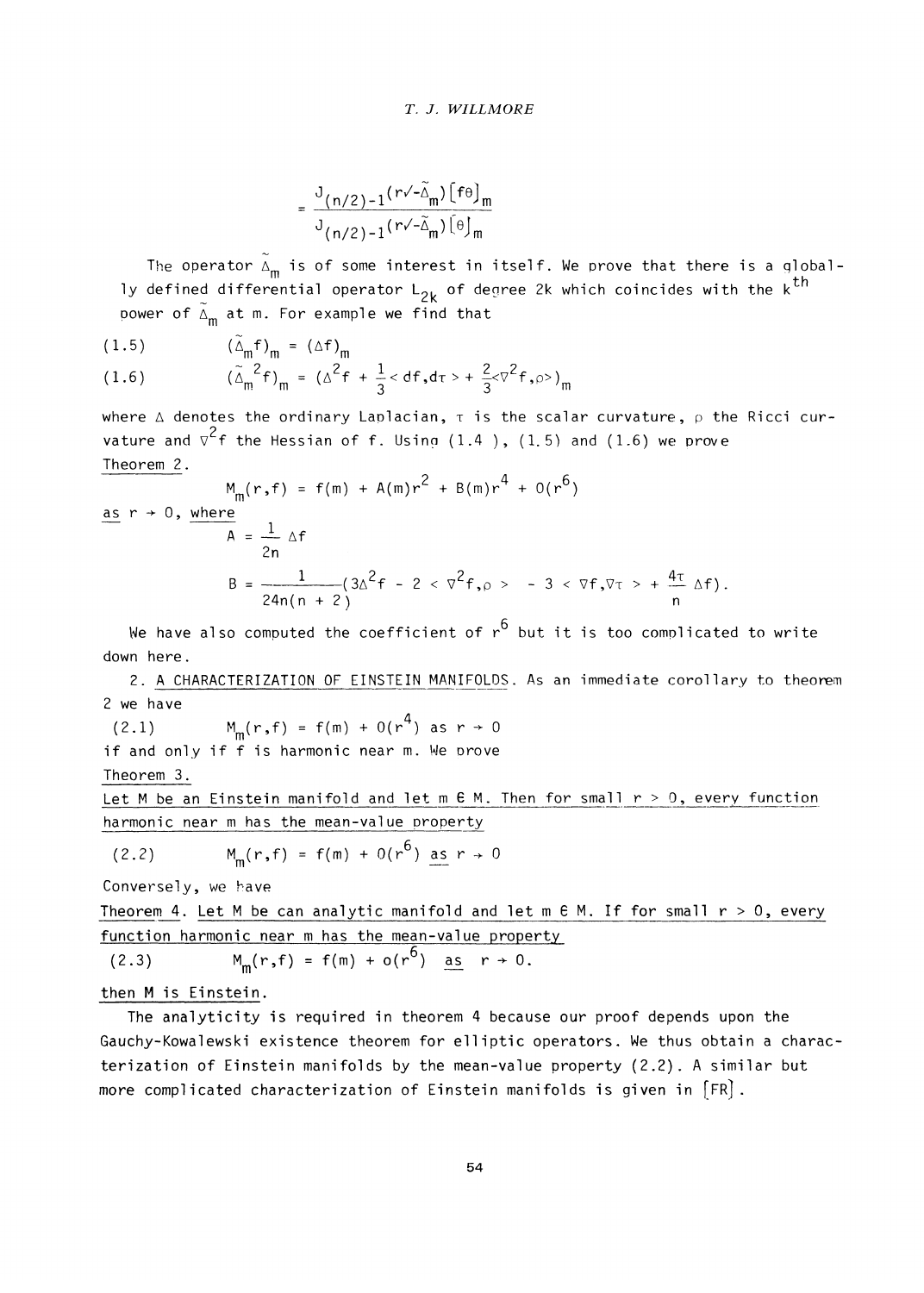3. A CHARACTERIAZATION OF SUPER-EINSTEIN MANIFOLDS. We denote by R the symmetric tensor field given by

$$
R (x,y) = \sum_{\substack{\sum \ i,j,k=1}}^{n} R(e_i,e_j,e_k,x)R(e_i,e_j,e_k,y)
$$

for x,y  $\epsilon$  M<sub>m</sub>, where  $e_1, \ldots, e_n$  is an orthonormal basis of M<sub>m</sub>. We define a manifold to be super-Einstein if it is Einstein and in addition satisfies the condidition

(3.1) 
$$
R(x,y) = \frac{1}{n} ||R||^2 < x,y > \text{ for } n > 4,
$$

$$
||R||^2 = \text{constant for } n = 4.
$$

This definition is suggested in  $[BE, p.165]$ . It is easy to see that an irreducible symmetric space is super-Einstein . There exist metrics on spheres of dimension 4n + 3 which are Einstein but not super-Einstein.

#### We prove

Theorem 5. Let M be a super-Einstein manifold, and let m  $\epsilon$  M. Then for small  $r > 0$ , every function harmonic near m has the mean-value property

$$
M_m(r, f) = f(m) + O(r^8)
$$
 as  $r \to 0$ .

The proof depends upon the explicit calculation of the coefficient of  $r^6$  in the expansion of  $M_m(r, f)$ . Conversely, we have

Theorem 6. Let M be an analytic manifold, and let m  $\epsilon$  M. If for small  $r \rightarrow 0$ , every function harmonic near m has the mean-value property

$$
M_m(r,f) = f(m) + O(r^8) \text{ as } r \to 0, \text{ then } M \text{ is super-Einstein.}
$$

Again we make use of the Gauchy-Kowalewski theorem to prove theorem 6. We thus obtain a characterization of super-Einstein manifolds.

#### REFERENCES

- [BE] Arthur L. Besse, Manifolds all of whose geodesics are closed, Ergebnisse der Mathematik, vol. 93, Springer Verlag, Berlin and Nex York, 1978
- **[CH]** R. Courant and D. Hilbert, Methods of Mathematical Physics, vol. 2, Interscience, 1962.
- [FR] A. Friedman, "Function-theoretic characterization of Einstein spaces and harmonic spaces", Trans. Amer. Math. Soc. 101 (1961) 240-258
- [PI.l] P. Pizzetti, Sulla media dei valori che una funzione dei punti dello spazio assume alla superficie di una sfera", Rend. Acc. Naz. Lincei ser 5, 18 (1909), 182-185.
- [PI-2] P. Pizzetti, Sul significato geometrico del secundo parametro differenziale